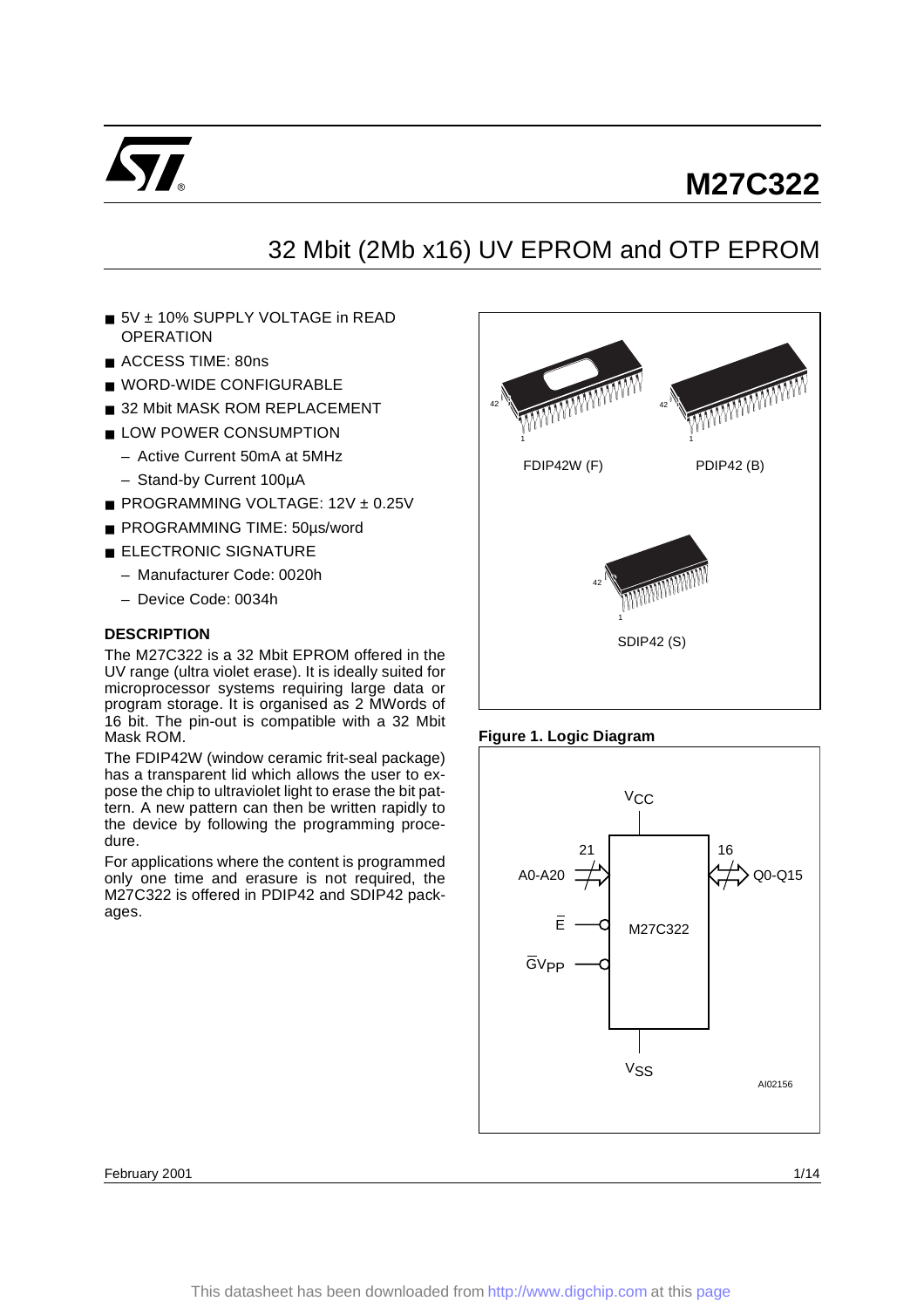| A18 <sup>[]</sup><br>1                     |         | 42 ∏ A19             |
|--------------------------------------------|---------|----------------------|
| A17 <sup>[12]</sup>                        |         | 41 D A8              |
| A7 <sup>[13]</sup>                         |         | 40 ∐ A9              |
| A6 [ 4                                     |         | 39 ∏ A10             |
| A5 [ 5                                     |         | 38 D A11             |
| A4 [] 6                                    |         | 37 DA12              |
| A3 [ 7                                     |         | 36 D A13             |
| A2 [ 8                                     |         | 35 DA14              |
| A1 [ 9                                     |         | 34 D A15             |
| A0 <b>[</b> 10                             | M27C322 | 33 ∏ A16             |
| <b>ĒП11</b>                                |         | 32 ∏ A20             |
| $V$ SS $\P$ 12                             |         | 31 D V <sub>SS</sub> |
| $\overline{G}V_{\text{PP}}\overline{u}$ 13 |         | 30 D Q 15            |
| Q0 [ 14                                    |         | 29 ∏ Q7              |
| Q8 [ 15                                    |         | 28 D Q 14            |
| Q1 [] 16                                   |         | 27 D Q 6             |
| Q9 [ 17                                    |         | 26 D Q13             |
| Q2 [ 18                                    |         | 25 D Q 5             |
| Q10 [] 19                                  |         | 24 D Q 12            |
| Q3 [ 20                                    |         | 23 D Q 4             |
| Q11<br>21                                  |         | 22<br>⊺∨сс           |
|                                            |         | AI02157              |
|                                            |         |                      |

### **Figure 2. DIP Connections**

### **DEVICE OPERATION**

The operating modes of the M27C322 are listed in the Operating Modes Table. A single power supply is required in the read mode. All inputs are TTL compatible except for  $V_{PP}$  and 12V on A9 for the Electronic Signature.

#### **Read Mode**

The M27C322 has a word-wide organization. Chip Enable  $(\overline{E})$  is the power control and should be used for device selection. Output Enable  $(\overline{G})$  is the output control and should be used to gate data to the output pins independent of device selection. Assuming that the addresses are stable, the address access time  $(t_{AVQV})$  is equal to the delay

#### **Table 1. Signal Names**

| A0-A20                 | Address Inputs                 |
|------------------------|--------------------------------|
| $Q0 - Q15$             | Data Outputs                   |
| F                      | Chip Enable                    |
| <b>GV<sub>PP</sub></b> | Output Enable / Program Supply |
| Vcc                    | <b>Supply Voltage</b>          |
| Vss                    | Ground                         |

from  $\overline{E}$  to output (t<sub>ELQV</sub>). Data is available at the output after a delay of  $t_{GLOV}$  from the falling edge of  $\overline{G}V_{PP}$ , assuming that  $\overline{E}$  has been low and the addresses have been stable for at least  $t_{AVO}$ tGLQV.

### **Standby Mode**

The M27C322 has a standby mode which reduces the supply current from 50mA to 100µA. The M27C322 is placed in the standby mode by applying a CMOS high signal to the  $\overline{E}$  input. When in the standby mode, the outputs are in a high impedance state, independent of the GV<sub>PP</sub> input.

#### **Two Line Output Control**

Because EPROMs are usually used in larger memory arrays, this product features a 2 line control function which accommodates the use of multiple memory connection. The two line control function allows:

- a. the lowest possible memory power dissipation,
- b. complete assurance that output bus contention will not occur.

For the most efficient use of these two control lines,  $\overline{E}$  should be decoded and used as the primary device selecting function, while  $\overline{G}V_{PP}$  should be made a common connection to all devices in the array and connected to the READ line from the system control bus. This ensures that all deselected memory devices are in their low power standby mode and that the output pins are only active when data is required from a particular memory device.

**Ayy**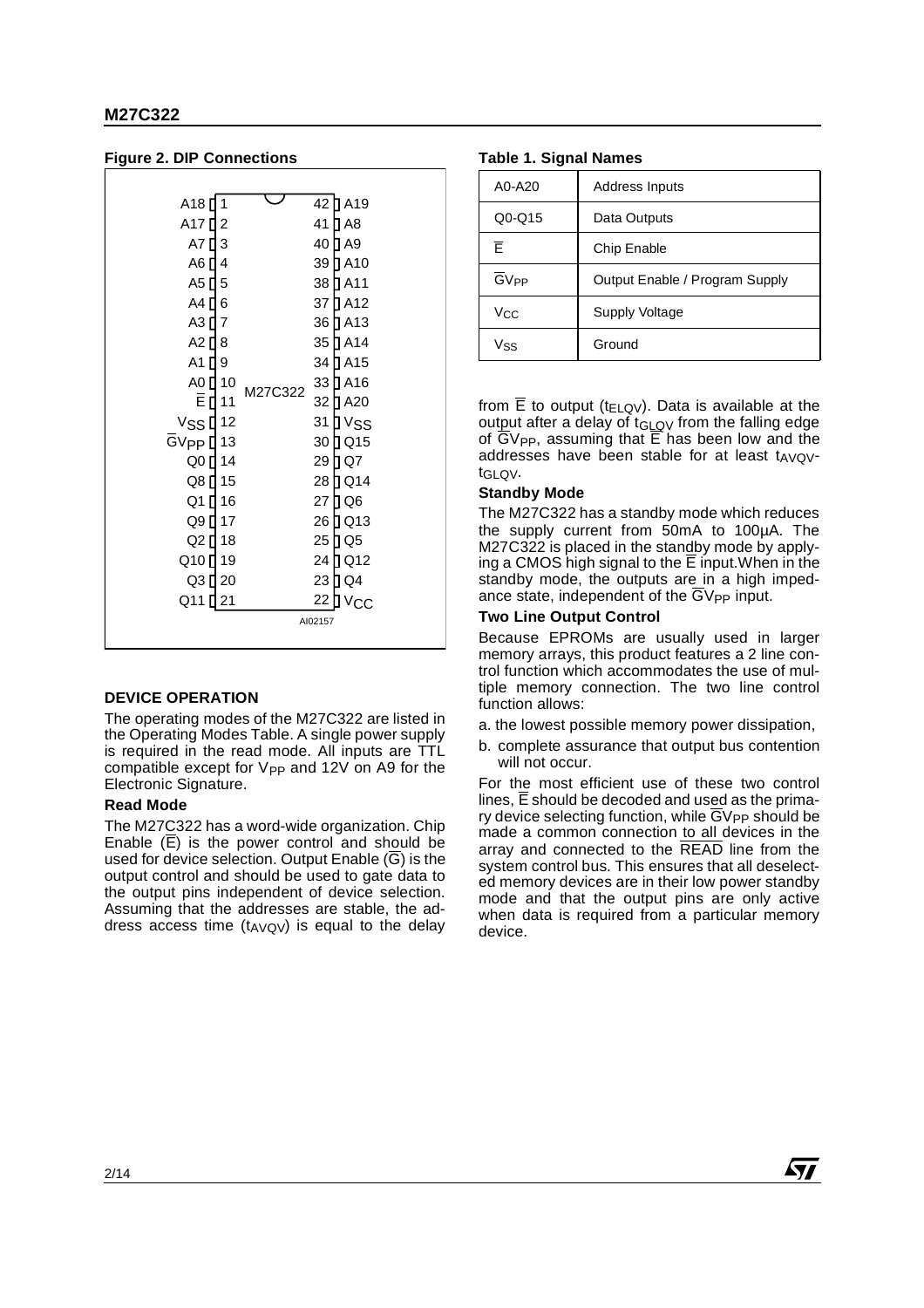| Symbol                     | <b>Parameter</b>                             | Value        | <b>Unit</b> |
|----------------------------|----------------------------------------------|--------------|-------------|
| TA                         | Ambient Operating Temperature <sup>(3)</sup> | $-40$ to 125 | °C          |
| $\mathsf{T}_\mathsf{BIAS}$ | Temperature Under Bias                       | $-50$ to 125 | °C          |
| <b>T</b> <sub>STG</sub>    | Storage Temperature                          | $-65$ to 150 | °C          |
| $V_{10}$ <sup>(2)</sup>    | Input or Output Voltage (except A9)          | $-2$ to 7    | V           |
| $V_{\rm CC}$               | Supply Voltage                               | $-2$ to $7$  | v           |
| $V_{A9}$ (2)               | A9 Voltage                                   | $-2$ to 13.5 | v           |
| <b>V<sub>PP</sub></b>      | Program Supply Voltage                       | $-2$ to 14   | V           |

**Table 2. Absolute Maximum Ratings (1)**

Note: 1. Except for the rating "Operating Temperature Range", stresses above those listed in the Table "Absolute Maximum Ratings" may cause permanent damage to the device. These are stress ratings only and operation of the device at these or any other conditions above those indicated in the Operating sections of this specification is not implied. Exposure to Absolute Maximum Rating conditions for extended periods may affect device reliability. Refer also to the STMicroelectronics SURE Program and other relevant quality documents.

2. Minimum DC voltage on Input or Output is –0.5V with possible undershoot to –2.0V for a period less than 20ns. Maximum DC voltage on Output is VCC +0.5V with possible overshoot to VCC +2V for a period less than 20ns.

3. Depends on range.

### **Table 3. Operating Modes**

| Mode                 | Ē                     | <b>GV<sub>PP</sub></b> | A9  | $Q15-Q0$ |
|----------------------|-----------------------|------------------------|-----|----------|
| Read                 | VIL                   | VIL                    | X   | Data Out |
| Output Disable       | $V_{IL}$              | Vıн                    |     | Hi-Z     |
| Program              | V <sub>IL</sub> Pulse | V <sub>PP</sub>        | х   | Data In  |
| Program Inhibit      | Vıн                   | V <sub>PP</sub>        | Χ   | Hi-Z     |
| Standby              | Vıн                   | X                      | Χ   | $Hi-Z$   |
| Electronic Signature | Vıl                   | $V_{IL}$               | Vıd | Codes    |

Note:  $X = V_H$  or  $V_H$ ,  $V_H = 12V \pm 0.5V$ .

### **Table 4. Electronic Signature**

| <b>Identifier</b>   | A0  | Q7 | Q <sub>6</sub> | Q <sub>5</sub> | Q <sub>4</sub> | Q3 | Q <sub>2</sub> | Q1 | Q0 | <b>Hex Data</b> |
|---------------------|-----|----|----------------|----------------|----------------|----|----------------|----|----|-----------------|
| Manufacturer's Code | VIL |    |                |                |                |    |                |    |    | 20h             |
| Device Code         | Уιн |    |                |                |                |    |                |    |    | 34h             |

Note: Outputs Q15-Q8 are set to '0'.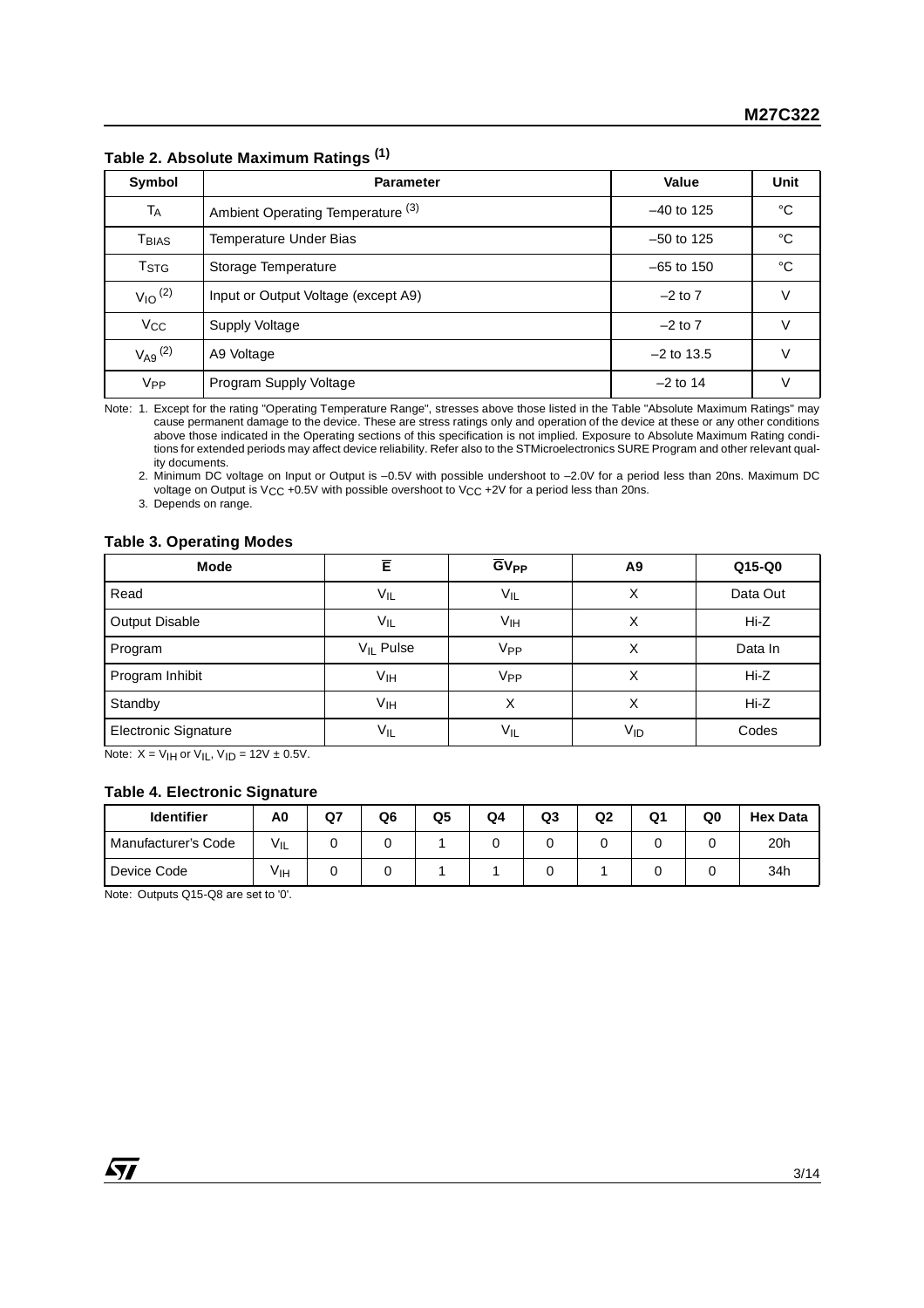**Table 5. AC Measurement Conditions**

|                                       | <b>High Speed</b> | <b>Standard</b> |
|---------------------------------------|-------------------|-----------------|
| Input Rise and Fall Times             | $\leq 10$ ns      | $\leq$ 20ns     |
| Input Pulse Voltages                  | $0$ to $3V$       | $0.4V$ to 2.4V  |
| Input and Output Timing Ref. Voltages | 1.5V              | $0.8V$ and $2V$ |







# **Table 6. Capacitance**  $^{(1)}$  **(T<sub>A</sub> = 25 °C, f = 1 MHz)**

| Symbol            | <b>Parameter</b>   | <b>Test Condition</b> | Min | Max    | Unit |
|-------------------|--------------------|-----------------------|-----|--------|------|
| $C_{\mathsf{IN}}$ | Input Capacitance  | $V_{IN} = 0V$         |     | 10     | pF   |
| Соυт              | Output Capacitance | $V_{OUT} = 0V$        |     | $\sim$ | pF   |

Note: 1. Sampled only, not 100% tested.

# **System Considerations**

The power switching characteristics of Advanced CMOS EPROMs require careful decoupling of the supplies to the devices. The supply current ICC has three segments of importance to the system designer: the standby current, the active current and the transient peaks that are produced by the falling and rising edges of E. The magnitude of the transient current peaks is dependent on the capacitive and inductive loading of the device outputs. The associated transient voltage peaks can be suppressed by complying with the two line output control and by properly selected decoupling capacitors. It is recommended that a 0.1µF ceramic capacitor is used on every device between  $V_{CC}$ and  $V_{SS}$ . This should be a high frequency type of low inherent inductance and should be placed as close as possible to the device. In addition, a 4.7µF electrolytic capacitor should be used between  $V_{CC}$  and  $V_{SS}$  for every eight devices. This capacitor should be mounted near the power supply connection point. The purpose of this capacitor is to overcome the voltage drop caused by the inductive effects of PCB traces.

57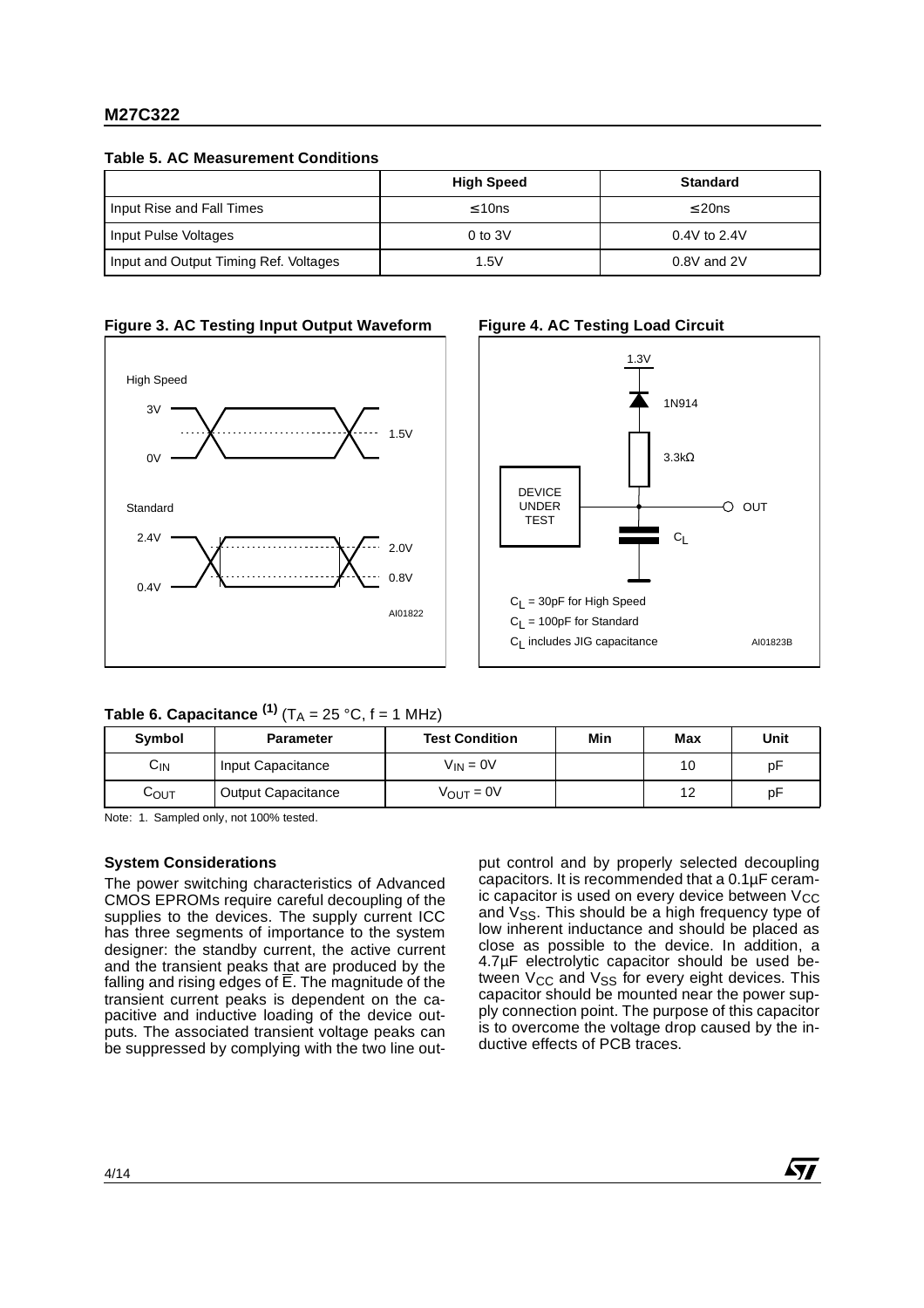# **Table 7. Read Mode DC Characteristics (1)**

(T<sub>A</sub> = 0 to 70 °C, –40 to 85 °C or –40 to 125 °C; V<sub>CC</sub> = 5V ± 10%; V<sub>PP</sub> = V<sub>CC</sub>)

| Symbol                | <b>Parameter</b>              | <b>Test Condition</b>                                                                                      | Min    | Max          | Unit   |
|-----------------------|-------------------------------|------------------------------------------------------------------------------------------------------------|--------|--------------|--------|
| Īц.                   | Input Leakage Current         | $0v \le V_{IN} \le V_{CC}$                                                                                 |        | ±1           | μA     |
| ILO.                  | Output Leakage Current        | $0V \leq V_{\text{OUT}} \leq V_{\text{CC}}$                                                                |        | ±10          | μA     |
|                       |                               | $\overline{E}$ = V <sub>IL</sub> , $\overline{G}V_{PP}$ = V <sub>IL</sub> , $I_{OUT}$ = 0mA,<br>$f = 8MHz$ |        | 70           | mA     |
| $_{\rm lcc}$          | <b>Supply Current</b>         | $\overline{E}$ = $V_{IL}$ , $\overline{G}V_{PP}$ = $V_{IL}$ , $I_{OUT}$ = 0mA,<br>$f = 5MHz$               |        | 50           | mA     |
| $I_{\rm CC}1$         | Supply Current (Standby) TTL  | $\overline{E}$ = $V_{\text{IH}}$                                                                           |        | 1            | mA     |
| $_{\rm lcc2}$         | Supply Current (Standby) CMOS | $\overline{E}$ > V <sub>CC</sub> – 0.2V                                                                    |        | 100          | μA     |
| <b>I</b> PP           | <b>Program Current</b>        | $V_{PP} = V_{CC}$                                                                                          |        | 10           | μA     |
| $V_{IL}$              | Input Low Voltage             |                                                                                                            | $-0.3$ | 0.8          | V      |
| $V_{\text{IH}}^{(2)}$ | Input High Voltage            |                                                                                                            | 2      | $V_{CC}$ + 1 | $\vee$ |
| VOL                   | Output Low Voltage            | $I_{\Omega I} = 2.1 \text{mA}$                                                                             |        | 0.4          | $\vee$ |
| V <sub>OH</sub>       | Output High Voltage TTL       | $I_{OH} = -400 \mu A$                                                                                      | 2.4    |              | V      |

Note: 1. V $_{\rm CC}$  must be applied simultaneously with or before V $_{\rm PP}$  and removed simultaneously or after V $_{\rm PP}$ . 2. Maximum DC voltage on Output is  $V_{CC}$  +0.5V.

# **Table 8. Read Mode AC Characteristics (1)**

(T<sub>A</sub> = 0 to 70 °C, –40 to 85 °C or –40 to 125 °C; V<sub>CC</sub> = 5V ± 10%; V<sub>PP</sub> = V<sub>CC</sub>)

| Symbol                    | Alt              | <b>Parameter</b>                           | <b>Test Condition</b>                                       |          | $-80^{(3)}$ |          | $-100$     |    |
|---------------------------|------------------|--------------------------------------------|-------------------------------------------------------------|----------|-------------|----------|------------|----|
|                           |                  |                                            |                                                             | Min      | <b>Max</b>  | Min      | <b>Max</b> |    |
| t <sub>AVQV</sub>         | t <sub>ACC</sub> | Address Valid to Output Valid              | $\overline{E}$ = $V_{IL}$ , $\overline{G}V_{PP}$ = $V_{IL}$ |          | 80          |          | 100        | ns |
| t <sub>ELQV</sub>         | $t_{CE}$         | Chip Enable Low to Output Valid            | $\overline{G}V_{PP} = V_{IL}$                               |          | 80          |          | 100        | ns |
| t <sub>GLQV</sub>         | toe              | Output Enable Low to Output Valid          | $\overline{E}$ = $V_{II}$                                   |          | 40          |          | 50         | ns |
| $t_{EHQZ}$ <sup>(2)</sup> | t <sub>DF</sub>  | Chip Enable High to Output Hi-Z            | $\overline{G}V_{PP} = V_{IL}$                               | 0        | 40          | $\Omega$ | 40         | ns |
| $t$ GHQZ $(2)$            | t <sub>DF</sub>  | Output Enable High to Output Hi-Z          | $\overline{E}$ = $V_{\text{II}}$                            | $\Omega$ | 40          | $\Omega$ | 40         | ns |
| t <sub>AXQX</sub>         | toh              | Address Transition to Output<br>Transition | $\overline{E}$ = $V_{IL}$ , $\overline{G}V_{PP}$ = $V_{IL}$ | 5        |             | 5        |            | ns |

Note: 1. V<sub>CC</sub> must be applied simultaneously with or before V<sub>PP</sub> and removed simultaneously or after V<sub>PP</sub>

2. Sampled only, not 100% tested.

3. Speed obtained with High Speed AC measurement conditions.

57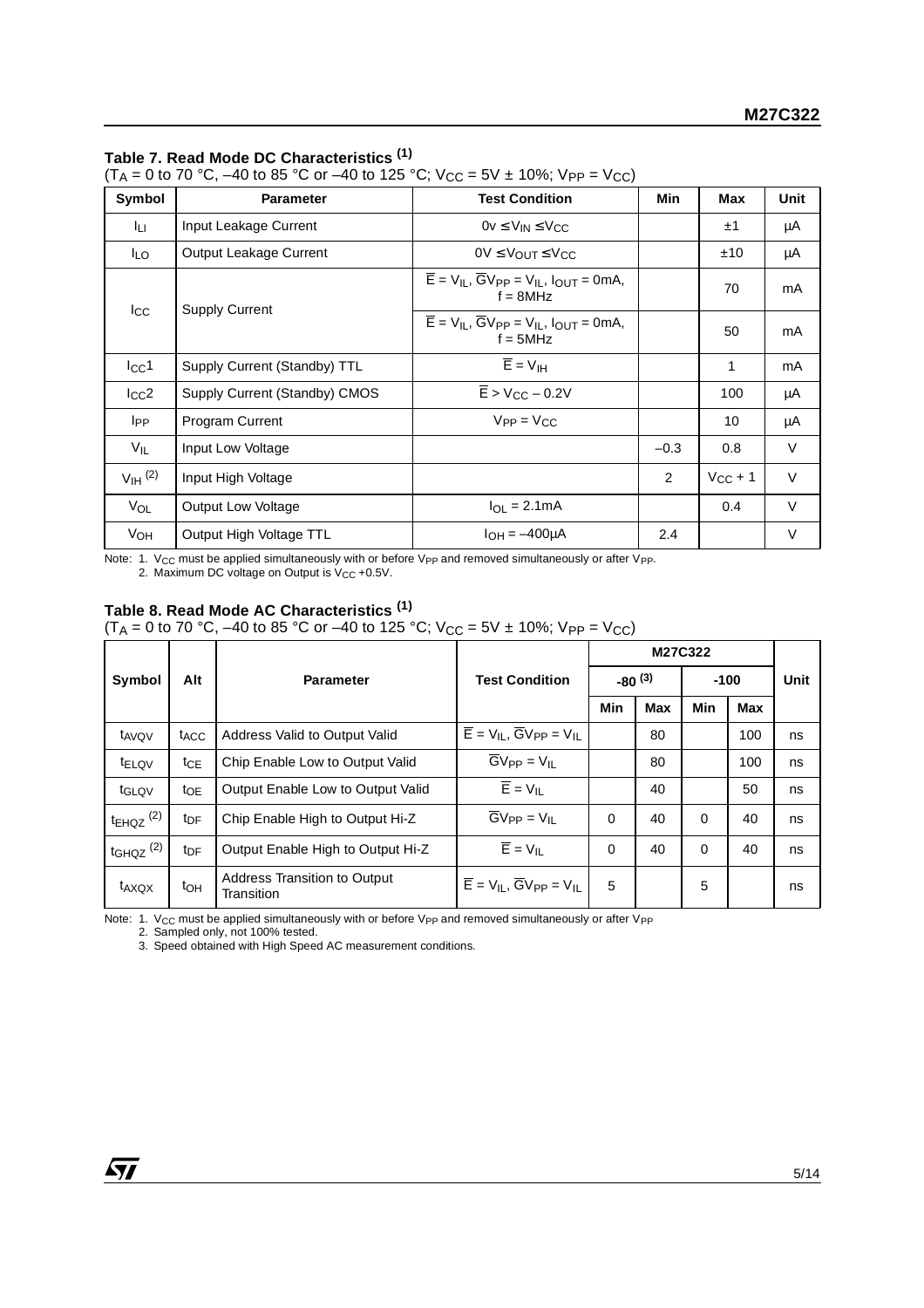### **Figure 5. Read Mode AC Waveforms**



# **Table 9. Programming Mode DC Characteristics (1)**

 $(T_A = 25 °C; V_{CC} = 6.25V \pm 0.25V; V_{PP} = 12V \pm 0.25V)$ 

| Symbol          | <b>Parameter</b>        | <b>Test Condition</b>            | <b>Min</b> | Max            | Unit   |
|-----------------|-------------------------|----------------------------------|------------|----------------|--------|
| ĪЦ.             | Input Leakage Current   | $V_{IL} \leq V_{IN} \leq V_{IH}$ |            | ±10            | μA     |
| $_{\rm{lcc}}$   | <b>Supply Current</b>   |                                  |            | 50             | mA     |
| <b>I</b> PP     | <b>Program Current</b>  | $\overline{E}$ = $V_{IL}$        |            | 50             | mA     |
| $V_{IL}$        | Input Low Voltage       |                                  | $-0.3$     | 0.8            | $\vee$ |
| Vıн             | Input High Voltage      |                                  | 2.4        | $V_{CC}$ + 0.5 | V      |
| VOL             | Output Low Voltage      | $I_{\text{OI}} = 2.1 \text{mA}$  |            | 0.4            | V      |
| VOH             | Output High Voltage TTL | $I_{OH} = -2.5mA$                | 3.5        |                | $\vee$ |
| V <sub>ID</sub> | A9 Voltage              |                                  | 11.5       | 12.5           | V      |

Note: 1. V<sub>CC</sub> must be applied simultaneously with or before V<sub>PP</sub> and removed simultaneously or after V<sub>PP</sub>.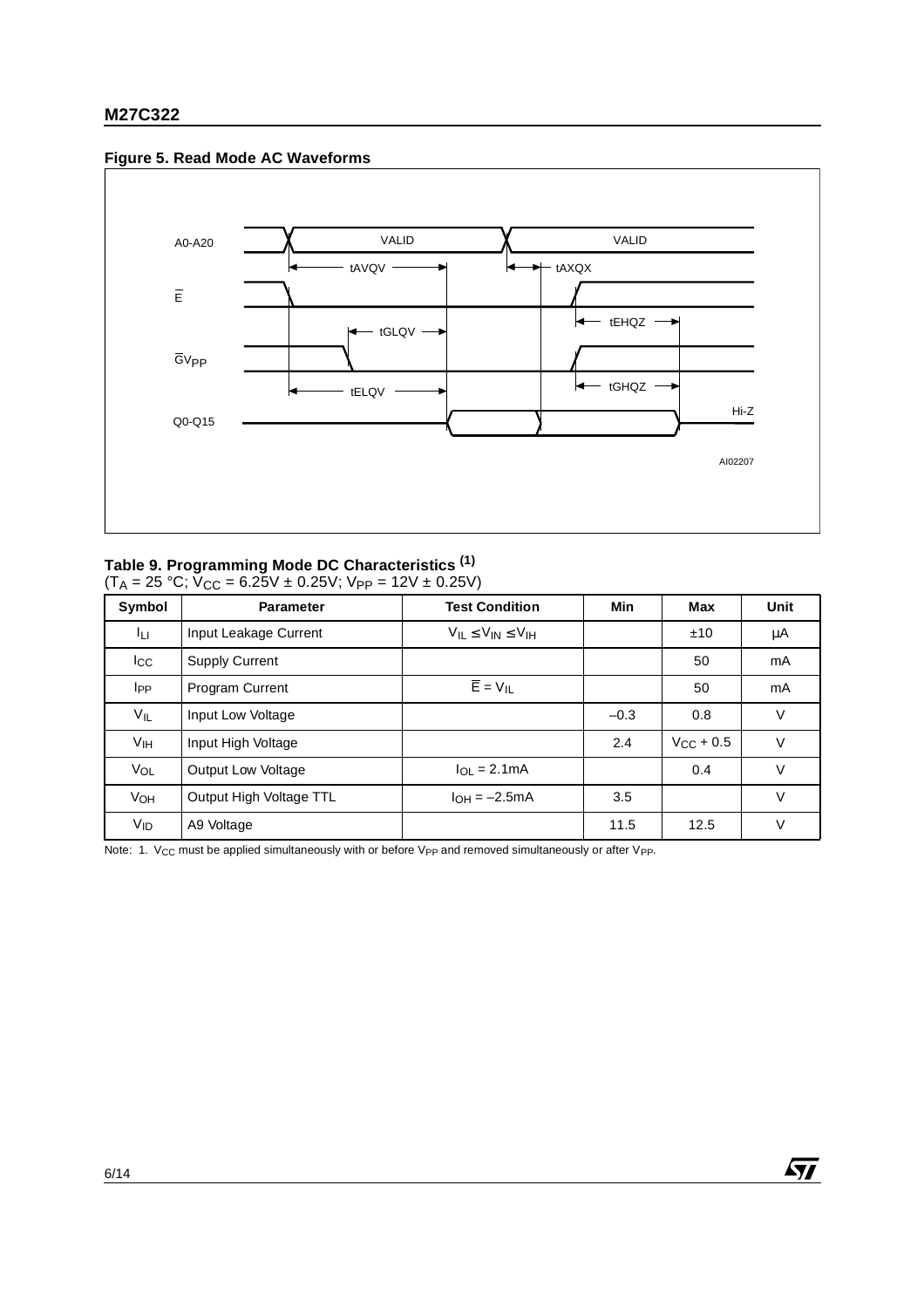# **Table 10. MARGIN MODE AC Characteristics (1)**

| Symbol               | Alt               | <b>Parameter</b>                                         | <b>Test Condition</b> | Min | Max | <b>Unit</b> |
|----------------------|-------------------|----------------------------------------------------------|-----------------------|-----|-----|-------------|
| <b>t</b> A9HVPH      | t <sub>AS9</sub>  | $V_{\text{A}9}$ High to $V_{\text{PP}}$ High             |                       | 2   |     | μs          |
| tvPHEL               | tves              | V <sub>PP</sub> High to Chip Enable Low                  |                       | 2   |     | μs          |
| $t_{A10HEH}$         | t <sub>AS10</sub> | $V_{A10}$ High to Chip Enable High (Set)                 |                       |     |     | μs          |
| t <sub>A10LEH</sub>  | t <sub>AS10</sub> | V <sub>A10</sub> Low to Chip Enable High (Reset)         |                       |     |     | μs          |
| $t_{\text{EXA10X}}$  | tah10             | Chip Enable Transition to VA10 Transition                |                       |     |     | μs          |
| t <sub>EXVPX</sub>   | $t_{VPH}$         | Chip Enable Transition to V <sub>PP</sub> Transition     |                       | 2   |     | μs          |
| t <sub>VP</sub> XA9X | t <sub>AH9</sub>  | V <sub>PP</sub> Transition to V <sub>A9</sub> Transition |                       | 2   |     | μs          |

| $(T_A = 25 °C; V_{CC} = 6.25V \pm 0.25V; V_{PP} = 12V \pm 0.25V)$ |  |  |  |
|-------------------------------------------------------------------|--|--|--|

Note: 1. V<sub>CC</sub> must be applied simultaneously with or before V<sub>PP</sub> and removed simultaneously or after V<sub>PP</sub>.

### **Table 11. Programming Mode AC Characteristics (1)**  $(T_A = 25 \text{ °C}; V_{\text{CC}} = 6.25V \pm 0.25V; V_{\text{PP}} = 12V \pm 0.25V)$

| Symbol                    | Alt              | <b>Parameter</b>                               | <b>Test Condition</b> | Min            | Max | Unit |
|---------------------------|------------------|------------------------------------------------|-----------------------|----------------|-----|------|
| t <sub>AVEL</sub>         | t <sub>AS</sub>  | Address Valid to Chip Enable Low               |                       | 1              |     | μs   |
| tQVEL                     | tps              | Input Valid to Chip Enable Low                 |                       | 1              |     | μs   |
| t <sub>VCHEL</sub>        | t <sub>VCS</sub> | V <sub>CC</sub> High to Chip Enable Low        |                       | 2              |     | μs   |
| tvPHEL                    | t <sub>OES</sub> | V <sub>PP</sub> High to Chip Enable Low        |                       | 1              |     | μs   |
| tvpLvpH                   | t <sub>PRT</sub> | V <sub>PP</sub> Rise Time                      |                       | 50             |     | ns   |
| <sup>t</sup> ELEH         | t <sub>PW</sub>  | Chip Enable Program Pulse Width (Initial)      |                       | 45             | 55  | μs   |
| t <sub>EHQX</sub>         | t <sub>DH</sub>  | Chip Enable High to Input Transition           |                       | $\overline{2}$ |     | μs   |
| <b>EHVPX</b>              | t <sub>OEH</sub> | Chip Enable High to V <sub>PP</sub> Transition |                       | 2              |     | μs   |
| tvPLEL                    | $t_{VR}$         | V <sub>PP</sub> Low to Chip Enable Low         |                       | 1              |     | μs   |
| t <sub>ELQV</sub>         | t <sub>DV</sub>  | Chip Enable Low to Output Valid                |                       |                | 1   | μs   |
| $t_{EHQZ}$ <sup>(2)</sup> | t <sub>DFP</sub> | Chip Enable High to Output Hi-Z                |                       | $\Omega$       | 130 | ns   |
| t <sub>EHAX</sub>         | t <sub>AH</sub>  | Chip Enable High to Address Transition         |                       | 0              |     | ns   |

Note: 1. V<sub>CC</sub> must be applied simultaneously with or before V<sub>PP</sub> and removed simultaneously or after V<sub>PP</sub>.

2. Sampled only, not 100% tested.

# **Programming**

When delivered (and after each erasure for UV EPROM), all bits of the M27C322 are in the "1" state. Data is introduced by selectively programming "0"s into the desired bit locations. Although only "0"s will be programmed, both "1"s and "0"s can be present in the data word. The only way to change a "0" to a "1" is by die exposition to ultraviolet light (UV EPROM). The M27C322 is in the programming mode\_when V<sub>PP</sub> input is at 12.V, GV<sub>PP</sub> is at V<sub>IH</sub> and E is pulsed to V<sub>IL</sub>. The data to be programmed is applied to 16 bits in parallel to the data output pins. The levels required for the address and data inputs are TTL.  $V_{CC}$  is specified to be  $6.25V \pm 0.25V$ .

57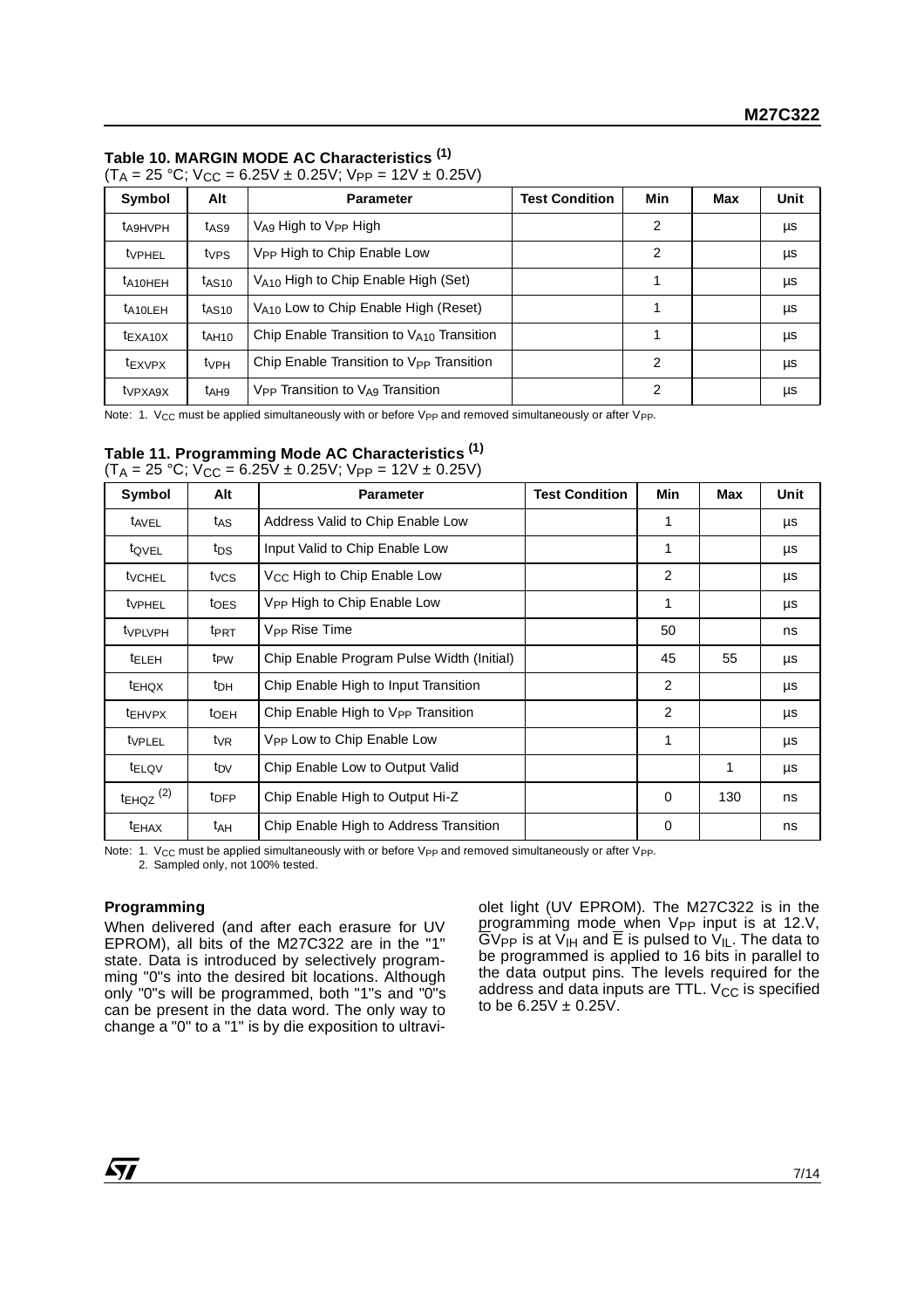



Note: A8 High level = 5V; A9 High level = 12V.



 $\sqrt{M}$ 

**Figure 7. Programming and Verify Modes AC Waveforms**

Note:  $\overline{G}V_{PP}$  High level = 12V.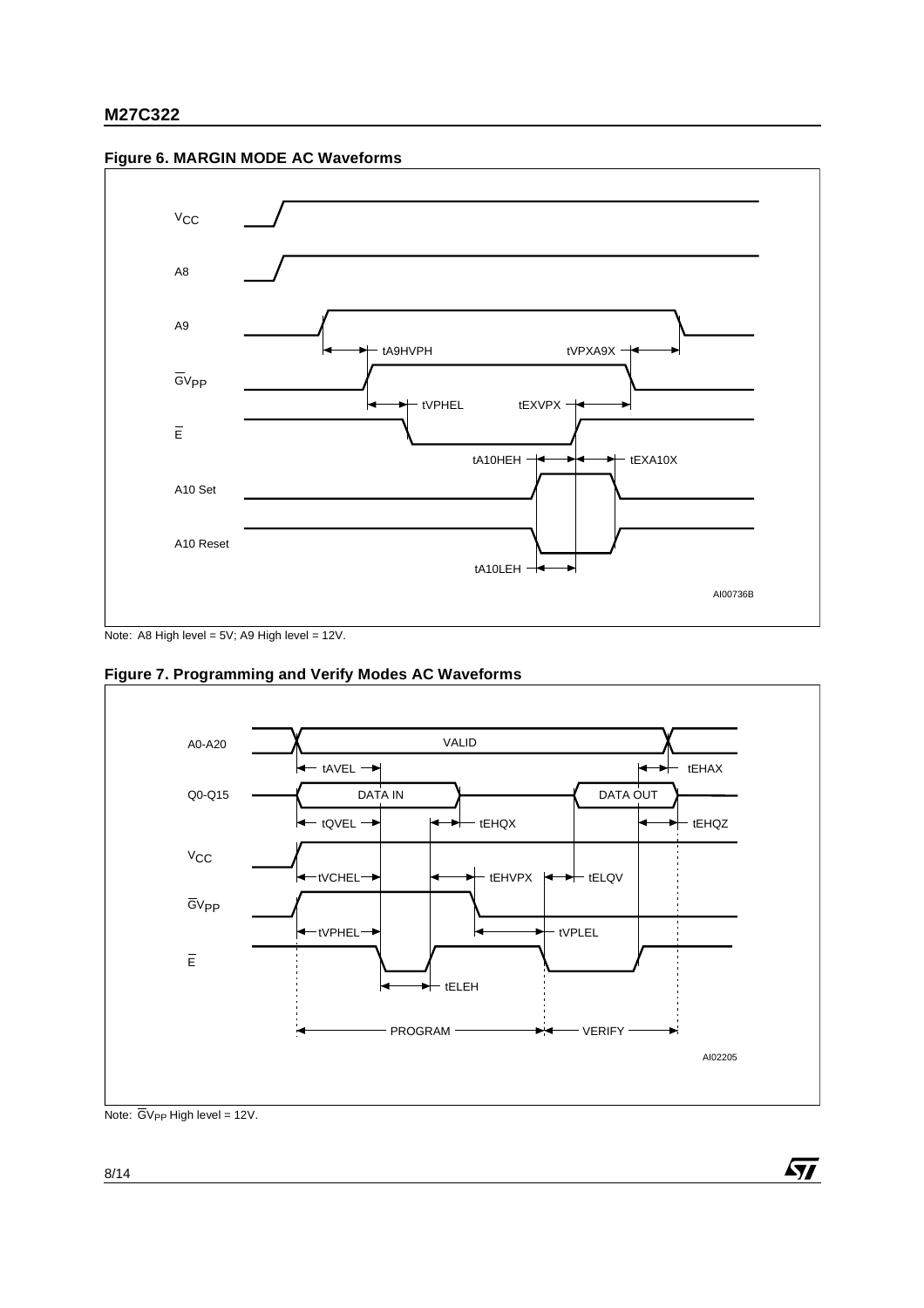



# **PRESTO III Programming Algorithm**

The PRESTO III Programming Algorithm allows the whole array to be programed with a guaranteed margin in a typical time of 100 seconds. Programming with PRESTO III consists of applying a sequence of 50 $\mu$ s program pulses to each word until a correct verify occurs (see Figure 8). During programing and verify operation a MARGIN MODE circuit must be activated to guarantee that each cell is programed with enough margin. No overprogram pulse is applied since the verify in MARGIN MODE provides the necessary margin to each programmed cell.

# **Program Inhibit**

Programming of multiple M27C322s in parallel with different data is also easily accomplished. Except for  $E$ , all like inputs including  $GV_{PP}$  of the parallel M27C322 may be common. A TTL low level pulse applied to a M27C322's E input and V<sub>PP</sub> at 12V, will program that M27C322. A high level E input inhibits the other M27C322s from being programmed.

### **Program Verify**

A verify (read) should be performed on the programmed bits to determine that they were correctly programmed. The verify is accomplished with  $\overline{G}V_{PP}$  at  $V_{IL}$ . Data should be verified with t<sub>ELQV</sub> after the falling edge of  $\overline{E}$ .

### **Electronic Signature**

The Electronic Signature (ES) mode allows the reading out of a binary code from an EPROM that will identify its manufacturer and type. This mode is intended for use by programming equipment to automatically match the device to be programmed with its corresponding programming algorithm. The ES mode is functional in the  $25^{\circ}$ C  $\pm$  5°C ambient temperature range that is required when programming the M27C322. To activate the ES mode, the programming equipment must force 11.5V to 12.5V on address line A9 of the M27C322, with  $V_{PP} = V_{CC} = 5V$ . Two identifier bytes may then be sequenced from the device outputs by toggling address line A0 from  $V_{IL}$  to  $V_{IH}$ . All other address lines must be held at  $V_{\parallel L}$  during Electronic Signature mode.

Byte 0 (A0 =  $V_{\text{IL}}$ ) represents the manufacturer code and byte 1 (A0 =  $V_{\text{IH}}$ ) the device identifier code. For the STMicroelectronics M27C322, these two identifier bytes are given in Table 4 and can be read-out on outputs Q0 to Q7.

# **ERASURE OPERATION (applies to UV EPROM)**

The erasure characteristics of the M27C322 is such that erasure begins when the cells are exposed to light with wavelengths shorter than approximately 4000 Å. It should be noted that sunlight and some type of fluorescent lamps have wavelengths in the 3000-4000 Å range. Research shows that constant exposure to room level fluorescent lighting could erase a typical M27C322 in about 3 years, while it would take approximately 1 week to cause erasure when exposed to direct sunlight. If the M27C322 is to be exposed to these types of lighting conditions for extended periods of time, it is suggested that opaque labels be put over the M27C322 window to prevent unintentional erasure. The recommended erasure procedure for M27C322 is exposure to short wave ultraviolet light which has a wavelength of 2537 Å. The integrated dose (i.e. UV intensity x exposure time) for erasure should be a minimum of 30 W-sec/cm2. The erasure time with this dosage is approximately 30 to 40 minutes using an ultraviolet lamp with 12000 µW/cm2 power rating. The M27C322 should be placed within 2.5cm  $(1 \text{ inch})$  of the lamp tubes during the erasure. Some lamps have a filter on their tubes which should be removed before erasure.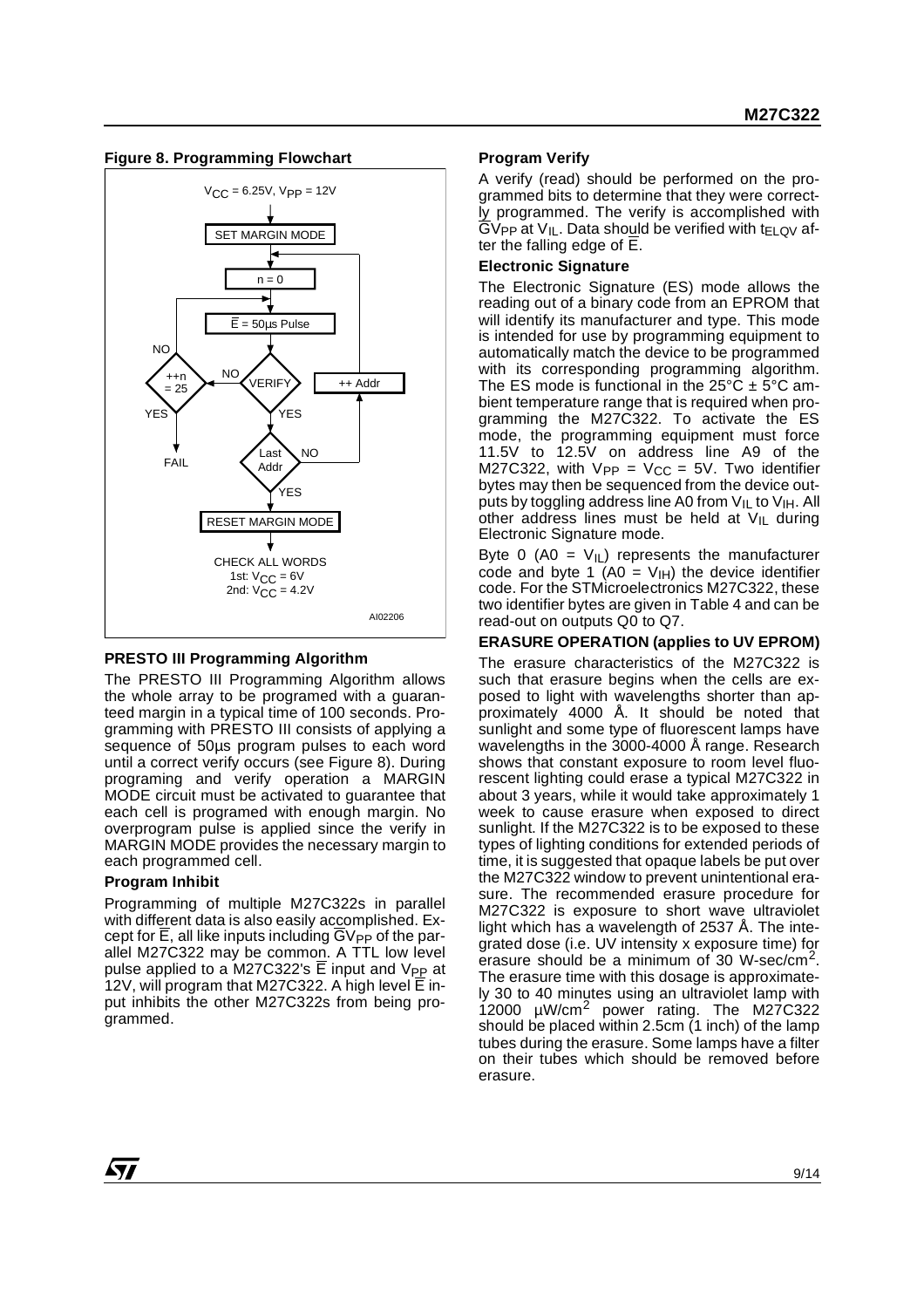### **Table 12. Ordering Information Scheme**



Note: 1. High Speed, see AC Characteristics section for further information.

For a list of available options (Speed, Package, etc...) or for further information on any aspect of this device, please contact the STMicroelectronics Sales Office nearest to you.

| <b>Date</b>      | <b>Revision Details</b>                                                                                                                     |
|------------------|---------------------------------------------------------------------------------------------------------------------------------------------|
| <b>July 1999</b> | First Issue                                                                                                                                 |
| 02/24/00         | Programming Time changed<br>Programming Flowchart changed (Figure 8)<br>Presto III Programming Algorithm paragraph changed                  |
| 04/04/00         | $-40$ to 85 °C and $-40$ to 125 °C temperature ranges added (Table 7, 8 and 12)<br>80ns speed class in High Speed AC measurement conditions |
| 09/20/00         | AN620 Reference removed                                                                                                                     |
| 11/29/00         | Note changed (Figure 7)                                                                                                                     |
| 02/27/01         | SDIP42 Package added (Figure 11, Table 16)                                                                                                  |

57

### **Table 13. Revision History**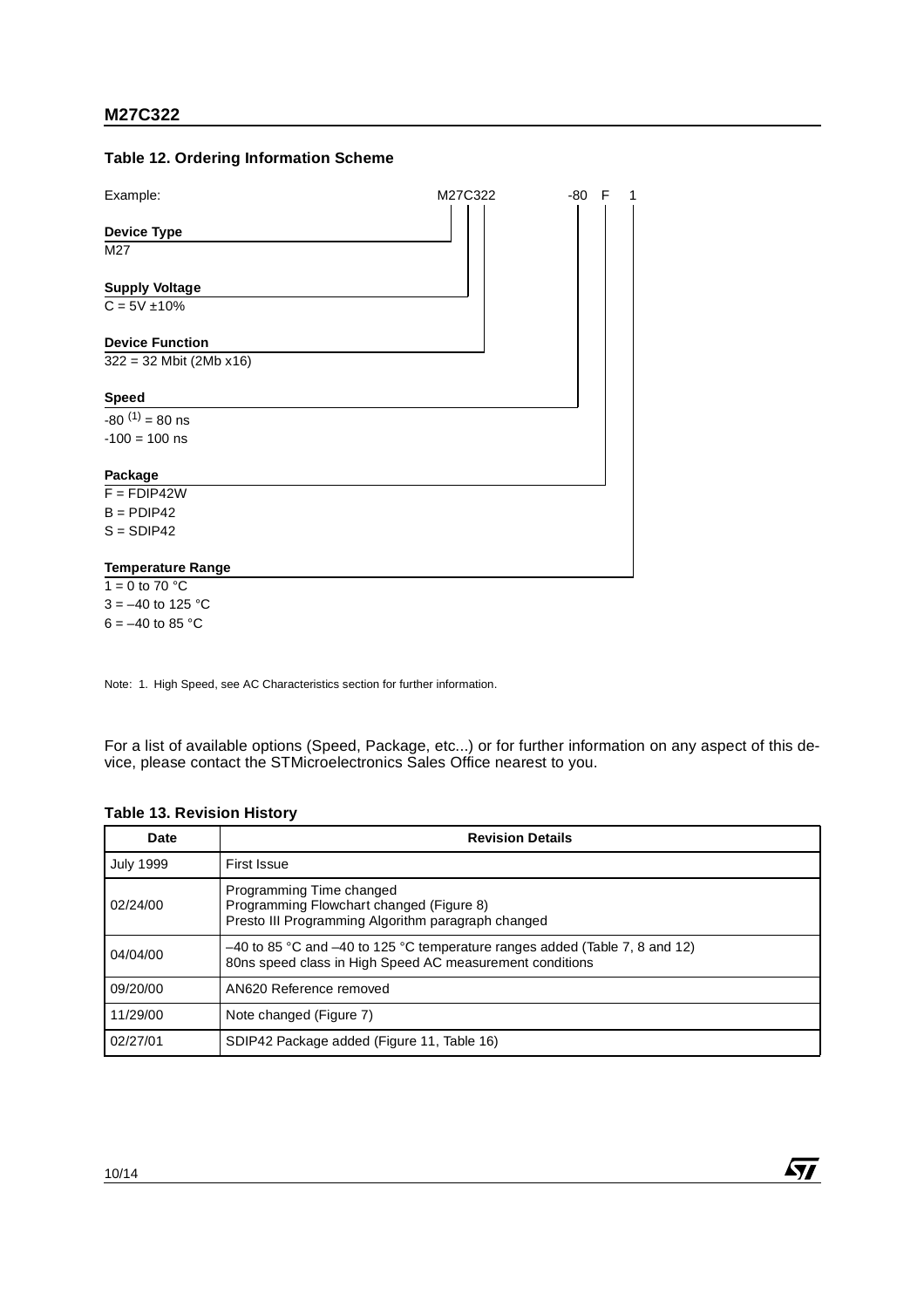|                                            |            | millimeters              |                          | inches     |                          |                          |  |
|--------------------------------------------|------------|--------------------------|--------------------------|------------|--------------------------|--------------------------|--|
| Symbol                                     | <b>Typ</b> | Min                      | Max                      | <b>Typ</b> | Min                      | Max                      |  |
| $\mathsf A$                                |            |                          | 5.72                     |            |                          | 0.225                    |  |
| A1                                         |            | 0.51                     | 1.40                     |            | 0.020                    | 0.055                    |  |
| A2                                         |            | 3.91                     | 4.57                     |            | 0.154                    | 0.180                    |  |
| A <sub>3</sub>                             |            | 3.89                     | 4.50                     |            | 0.153                    | 0.177                    |  |
| B                                          |            | 0.41                     | 0.56                     |            | 0.016                    | 0.022                    |  |
| <b>B1</b>                                  | 1.45       | $\overline{\phantom{m}}$ | $\overline{\phantom{0}}$ | 0.057      | $\overline{\phantom{m}}$ | $\overline{\phantom{a}}$ |  |
| $\mathsf{C}$                               |            | 0.23                     | 0.30                     |            | 0.009                    | 0.012                    |  |
| D                                          |            | 54.41                    | 54.86                    |            | 2.142                    | 2.160                    |  |
| D <sub>2</sub>                             | 50.80      | $\qquad \qquad -$        | $\qquad \qquad -$        | 2.000      | $\qquad \qquad -$        | $\qquad \qquad -$        |  |
| E                                          | 15.24      | $\qquad \qquad -$        | $\qquad \qquad -$        | 0.600      | $\overline{\phantom{0}}$ | $\qquad \qquad -$        |  |
| E1                                         |            | 14.50                    | 14.90                    |            | 0.571                    | 0.587                    |  |
| $\mathsf{e}% _{t}\left( \mathsf{e}\right)$ | 2.54       | $\overline{\phantom{0}}$ | $\qquad \qquad -$        | 0.100      | $\overline{\phantom{m}}$ | $\qquad \qquad -$        |  |
| eA                                         | 14.99      | $\overline{\phantom{m}}$ | $\qquad \qquad -$        | 0.590      | $\overline{\phantom{m}}$ | $\overline{\phantom{0}}$ |  |
| $\rm eB$                                   |            | 16.18                    | 18.03                    |            | 0.637                    | 0.710                    |  |
| L                                          |            | 3.18                     | 4.10                     |            | 0.125                    | 0.161                    |  |
| S                                          |            | 1.52                     | 2.49                     |            | 0.060                    | 0.098                    |  |
| Κ                                          | 8.00       | $\qquad \qquad -$        | $\qquad \qquad -$        | 0.315      | $\qquad \qquad -$        | $\qquad \qquad -$        |  |
| K <sub>1</sub>                             | 16.00      | $\overline{\phantom{m}}$ | $\qquad \qquad -$        | 0.630      | $\overline{\phantom{m}}$ | $\qquad \qquad -$        |  |
| $\alpha$                                   |            | $4^{\circ}$              | $11^{\circ}$             |            | $4^{\circ}$              | $11^{\circ}$             |  |
| ${\sf N}$                                  | 42         |                          |                          | 42         |                          |                          |  |

|  | Table 14. FDIP42W - 42 pin Ceramic Frit-seal DIP with window, Package Mechanical Data |
|--|---------------------------------------------------------------------------------------|
|  |                                                                                       |

# **Figure 9. FDIP42W - 42 pin Ceramic Frit-seal DIP with window, Package Outline**



Note: Drawing is not to scale.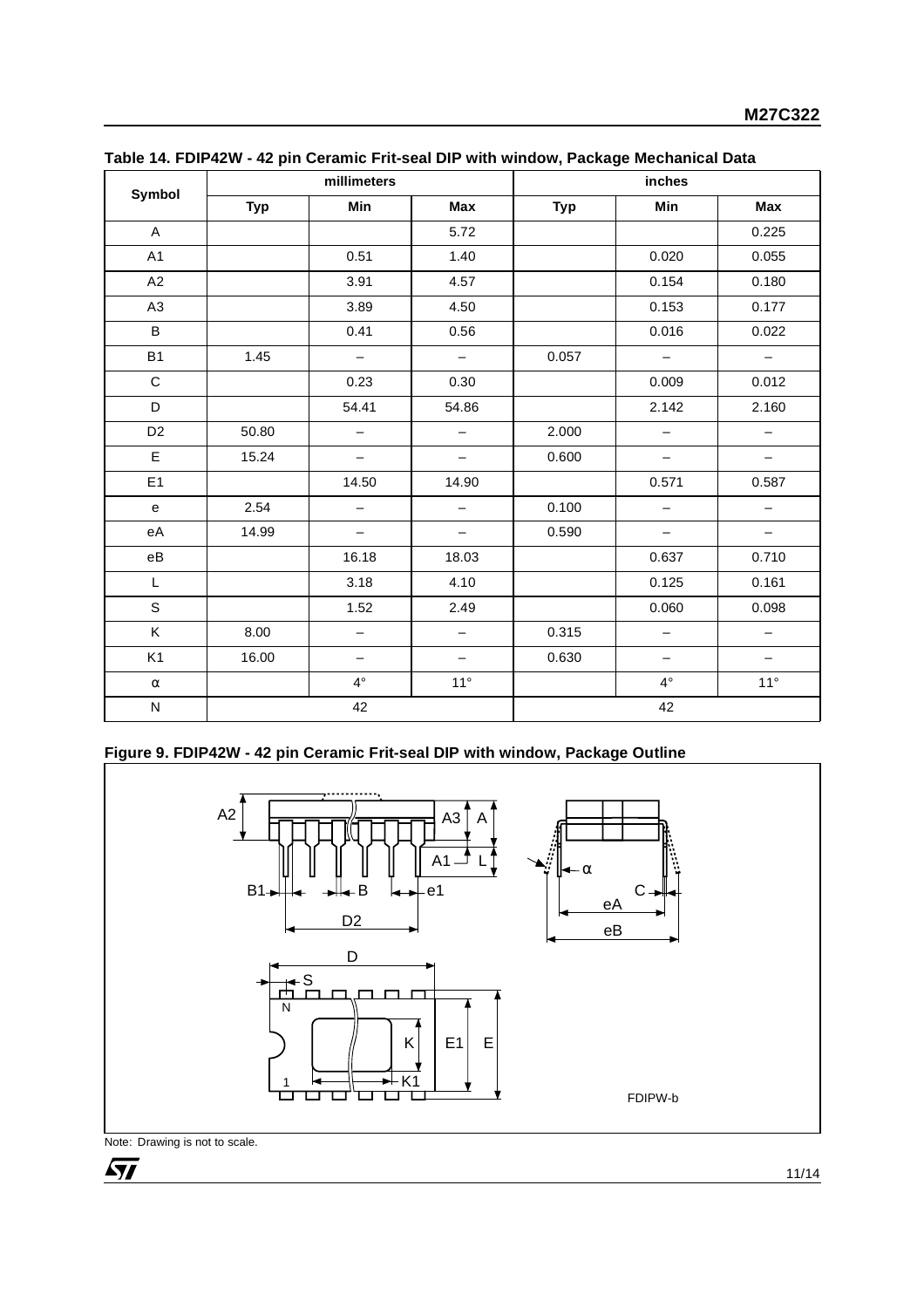| Symbol         | millimeters |                          |                   | inches     |             |              |  |
|----------------|-------------|--------------------------|-------------------|------------|-------------|--------------|--|
|                | <b>Typ</b>  | Min                      | Max               | <b>Typ</b> | Min         | Max          |  |
| A              |             | $\overline{\phantom{0}}$ | 5.08              |            |             | 0.200        |  |
| A1             |             | 0.25                     | $\qquad \qquad -$ |            | 0.010       | -            |  |
| A2             |             | 3.56                     | 4.06              |            | 0.140       | 0.160        |  |
| B              |             | 0.38                     | 0.53              |            | 0.015       | 0.021        |  |
| <b>B1</b>      |             | 1.27                     | 1.65              |            | 0.050       | 0.065        |  |
| $\mathbf C$    |             | 0.20                     | 0.36              |            | 0.008       | 0.014        |  |
| D              |             | 52.20                    | 52.71             |            | 2.055       | 2.075        |  |
| D <sub>2</sub> | 50.80       |                          |                   | 2.000      |             |              |  |
| E              | 15.24       |                          |                   | 0.600      |             |              |  |
| E1             |             | 13.59                    | 13.84             |            | 0.535       | 0.545        |  |
| e1             | 2.54        |                          |                   | 0.100      |             |              |  |
| еA             | 14.99       | $\overline{\phantom{0}}$ | -                 | 0.590      |             | —            |  |
| еB             |             | 15.24                    | 17.78             |            | 0.600       | 0.700        |  |
| L              |             | 3.18                     | 3.43              |            | 0.125       | 0.135        |  |
| S              |             | 0.86                     | 1.37              |            | 0.034       | 0.054        |  |
| $\alpha$       |             | $0^{\circ}$              | $10^{\circ}$      |            | $0^{\circ}$ | $10^{\circ}$ |  |
| $\mathsf{N}$   | 42          |                          |                   | 42         |             |              |  |

| Table 15. PDIP42 - 42 pin Plastic DIP, 600 mils width, Package Mechanical Data |  |  |  |
|--------------------------------------------------------------------------------|--|--|--|
|                                                                                |  |  |  |

# **Figure 10. PDIP42 - 42 pin Plastic DIP, 600 mils width, Package Outline**



Note: Drawing is not to scale.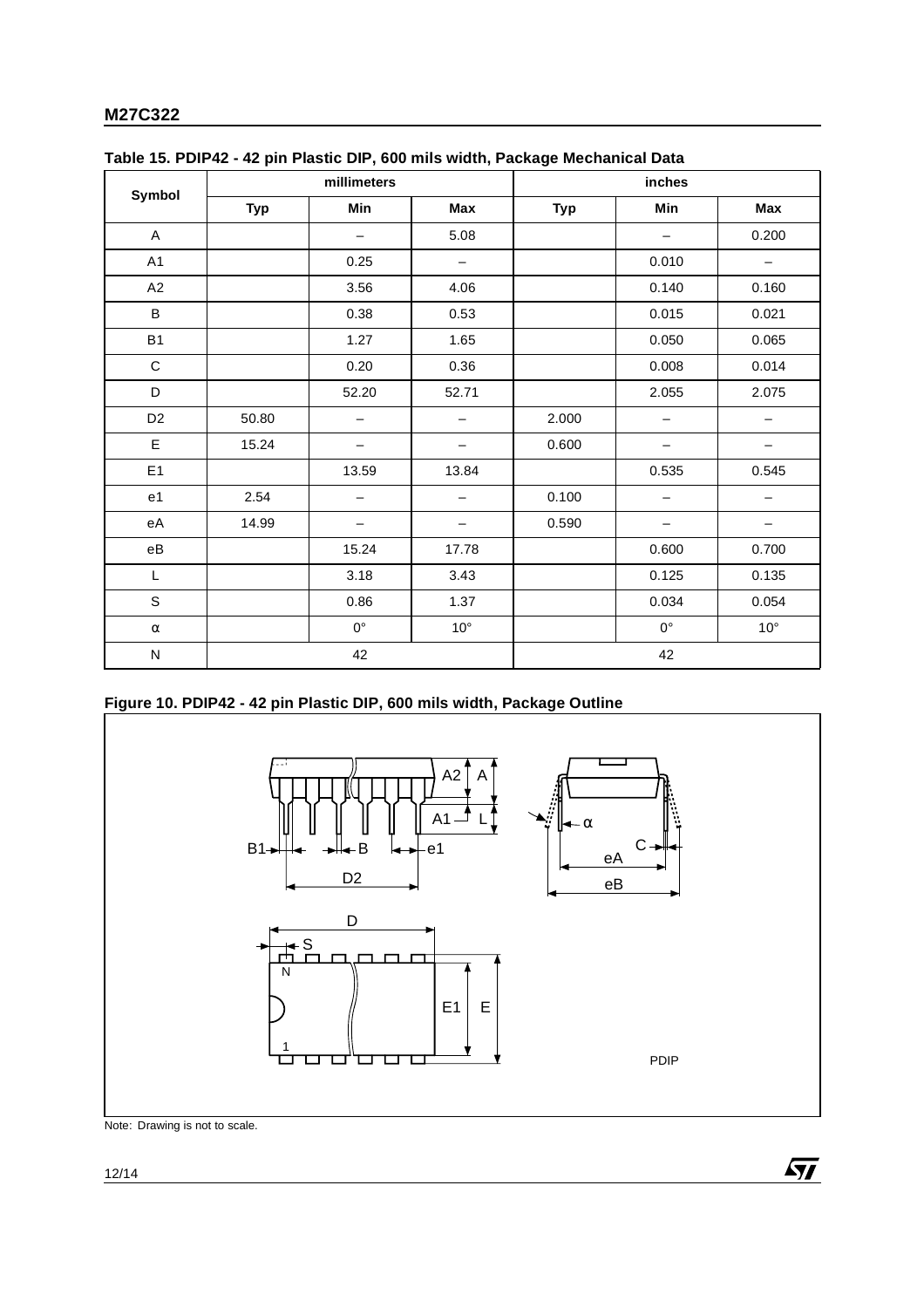| Symbol                 | millimeters |                 |       | inches     |                   |                          |
|------------------------|-------------|-----------------|-------|------------|-------------------|--------------------------|
|                        | <b>Typ</b>  | Min             | Max   | <b>Typ</b> | Min               | <b>Max</b>               |
| A                      |             |                 | 5.08  |            |                   | 0.200                    |
| A1                     |             | 0.51            |       |            | 0.020             |                          |
| A2                     | 3.81        | 3.05            | 4.57  | 0.150      | 0.120             | 0.180                    |
| $\mathsf b$            | 0.46        | 0.38            | 0.56  | 0.018      | 0.015             | 0.022                    |
| b <sub>2</sub>         | 1.02        | 0.89            | 1.14  | 0.040      | 0.035             | 0.045                    |
| $\mathbf{C}$           | 0.25        | 0.23            | 0.38  | 0.010      | 0.009             | 0.015                    |
| D                      | 36.83       | 36.58           | 37.08 | 1.450      | 1.440             | 1.460                    |
| e                      | 1.78        | $\qquad \qquad$ | —     | 0.070      | $\qquad \qquad -$ | $\overline{\phantom{m}}$ |
| E                      |             | 15.24           | 16.00 |            | 0.600             | 0.630                    |
| E1                     | 13.72       | 12.70           | 14.48 | 0.540      | 0.500             | 0.570                    |
| еA                     | 15.24       |                 |       | 0.600      |                   |                          |
| $\mathsf{e}\mathsf{B}$ |             |                 | 18.54 |            |                   | 0.730                    |
| L                      | 3.30        | 2.54            | 3.56  | 0.130      | 0.100             | 0.140                    |
| S                      | 0.64        |                 |       | 0.025      |                   |                          |
| N                      |             | 42              |       |            | 42                |                          |

**Table 16. SDIP42 - 42 pin Shrink Plastic DIP, 600 mils width, Package Mechanical Data**

**Figure 11. SDIP42 - 42 pin Shrink Plastic DIP, 600 mils width, Package Outline**



Note: Drawing is not to scale.